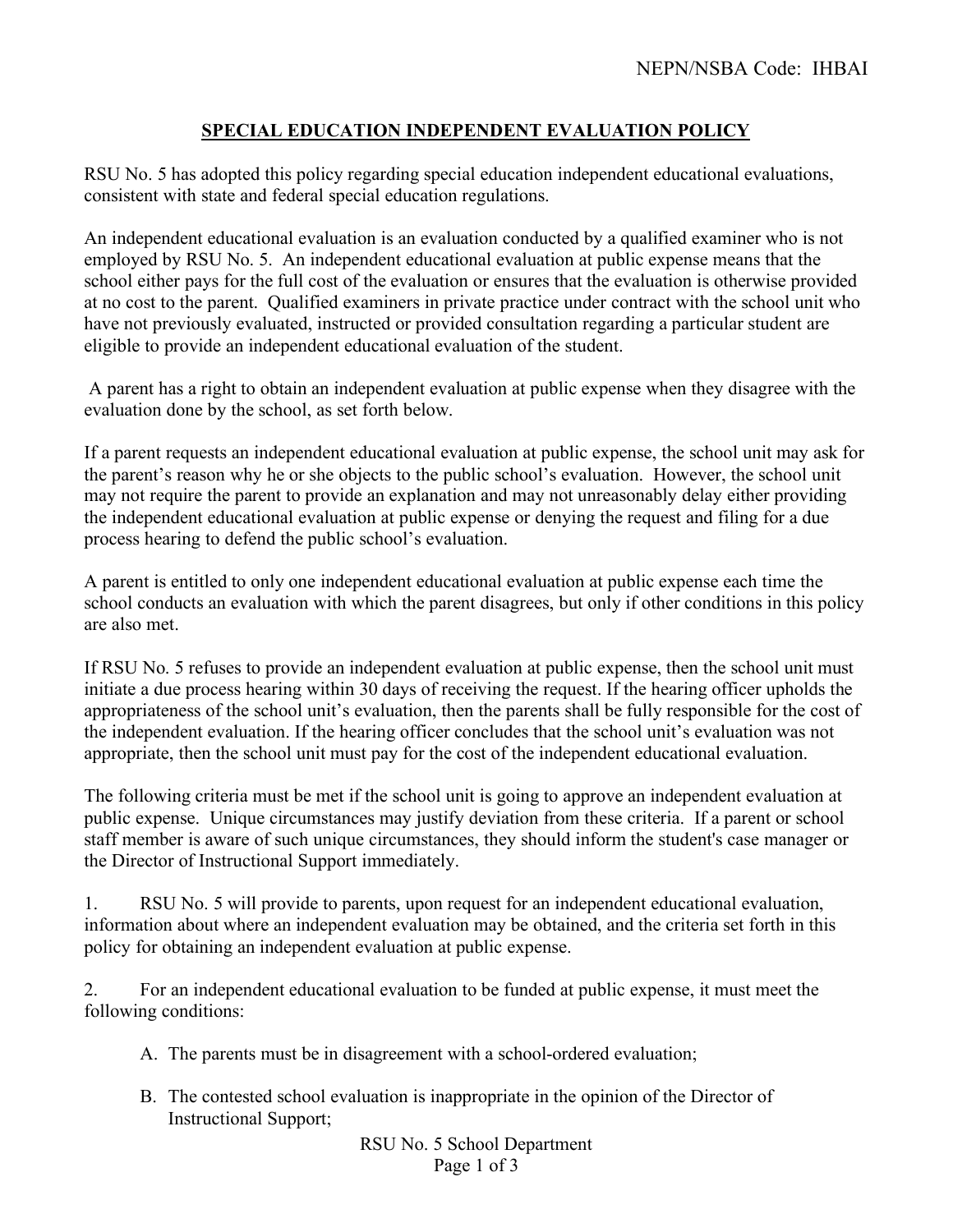- C. The proposed independent evaluator is appropriately qualified professional to conduct the type of evaluation being considered;
- D. The person or agency completing the independent evaluation submits a written report that conforms to all the requirements for written evaluations set forth in Maine special education regulations, currently found at MUSER V;
- E. A complete copy of the independent evaluation has been provided to RSU No. 5 before payment;
- F. The evaluator has reviewed relevant educational records as part of the evaluation.
- G. Unless otherwise determined by the members of the child's IEP Team, the evaluator has either: a) observed the child in one or more educational settings; or b) made at least one contact with the child's general education teacher for the purpose of determining how the student is progressing in the general curriculum. Evaluators are encouraged to make additional contacts with other involved general and special education teachers and related service providers.
- H. The evaluator is permitted to directly communicate and share information with members of the IEP Team, the Director of Instructional Support, and the Director's designees. The evaluator must also release the assessments and results, including any parent and teacher questionnaires, to members of the IEP Team, the Director of Instructional Support, and the Director's designees.
- I. RSU No. 5 shall be entitled to inspect and obtain copies of the evaluator's records, including any records created by third parties. However, those records will not be deemed accessible to any school personnel other than the evaluator, unless and until the School Department exercises its right to inspect or obtain copies of those records from the evaluator.

3. The Director of Instructional Support will respond within 30 days of receipt of a request for an independent evaluation at public expense. In the event that the Director is denying the request, the Director must also file for a due process hearing prior to the conclusion of that same 30-day time period.

4. A parent cannot request an independent evaluation at public expense in response to a school evaluation that is more than two years old. When the parent requests an independent evaluation at public expense in an assessment area that has not been evaluated by the school, the RSU No.5 shall notify the parent that it cannot approve or deny such a request until after the school has had the opportunity to complete a school-ordered evaluation in the area requested. The Director of Instructional Support should refer the question of additional school-ordered evaluations in the areas of concern to the IEP Team.

5. A qualified examiner is permitted to observe a child at school or at a potential educational placement when the qualified examiner is not employed by the school and is conducting an independent educational evaluation at the request of the parent, at times and durations as the school would permit a qualified examiner that is employed by the school.

> RSU No. 5 School Department Page 2 of 3